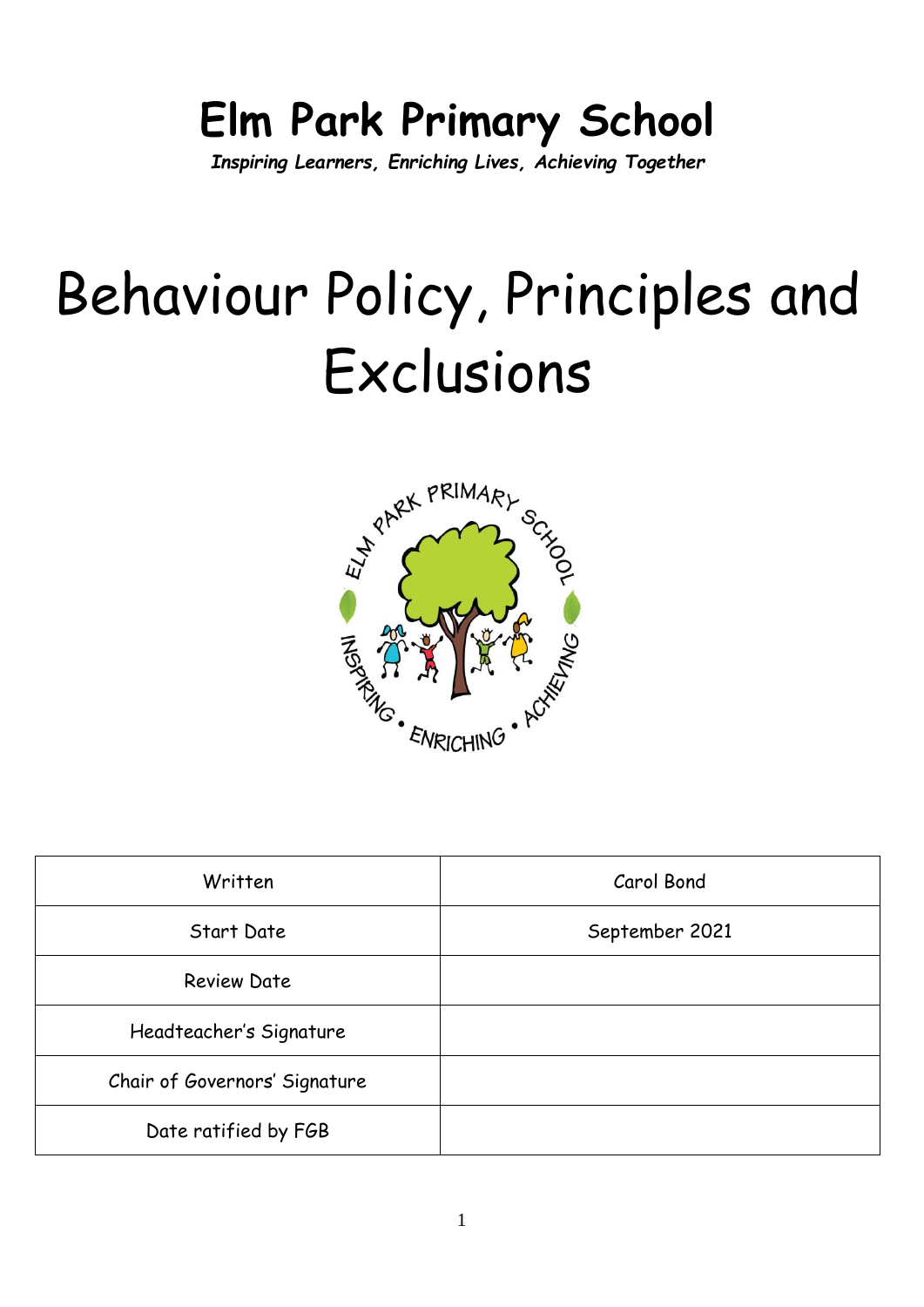#### **Behaviour Policy**

# **Equality Impact Assessment (EIA) Part 1: EIA Screening**

| <b>Policies, Procedures or Practices:</b> | Behaviour | DATE:                   |                |
|-------------------------------------------|-----------|-------------------------|----------------|
|                                           | Policy    |                         | September 2022 |
| <b>EIA CARRIED OUT BY:</b>                | C. Bond   | <b>EIA APPROVED BY:</b> |                |

| Groups that may be arrected.                                              |                       |                                      |
|---------------------------------------------------------------------------|-----------------------|--------------------------------------|
| Are there concerns that the policy could have a different impact on       | Existing or potential | Existing or potential for a positive |
| any of the following groups? (please tick the relevant boxes)             | adverse impact        | impact                               |
| Age (young people, the elderly; issues surrounding protection and         |                       |                                      |
| welfare, recruitment, training, pay, promotion)                           |                       | x                                    |
| Disability (physical and mental disability, learning difficulties; issues |                       |                                      |
| surrounding access to buildings, curriculum and communication)            |                       | x                                    |
| Gender reassignment                                                       |                       | X                                    |
|                                                                           |                       |                                      |
| Marriage and civil partnership                                            |                       |                                      |
|                                                                           |                       |                                      |
| <b>Pregnancy and maternity</b>                                            |                       |                                      |
| Race                                                                      |                       | X                                    |
|                                                                           |                       |                                      |
| Religion and belief (practices of worship, religious or cultural          |                       |                                      |
| observance, including non-belief)                                         |                       | X                                    |
| <b>Gender identity</b>                                                    |                       |                                      |
|                                                                           |                       | X                                    |
| <b>Sexual orientation</b>                                                 |                       |                                      |
|                                                                           |                       | x                                    |
|                                                                           |                       |                                      |

**Groups that may be affected:**

Any adverse impacts are explored in a Full Impact Assessment.

#### **Rationale:**

At Elm Park Primary School we are proud of our high standards of behaviour and discipline. The governors and staff seek to create a positive atmosphere in which children feel safe, secure and happy and are given the maximum opportunity to learn, while developing self-discipline, a respect for themselves, for others and for the environment.

#### **Purposes:**

- To enable quality learning and teaching opportunities for everyone in school.
- To help every child develop a pride in themselves, their class and the school as a whole.
- To create a caring environment where there is mutual respect between all parties.
- To recognise, promote and reward the positive behaviours and achievements of children.
- To take pride in our school environment and have respect for the property of others.
- To reinforce efforts to behave positively and learn well.
- To work positively with parents to promote good behaviour.
- To ensure consistency of approach and understanding by all adults and children in school.
- To encourage children to take responsibility for their own behaviour and support their peers to do the same.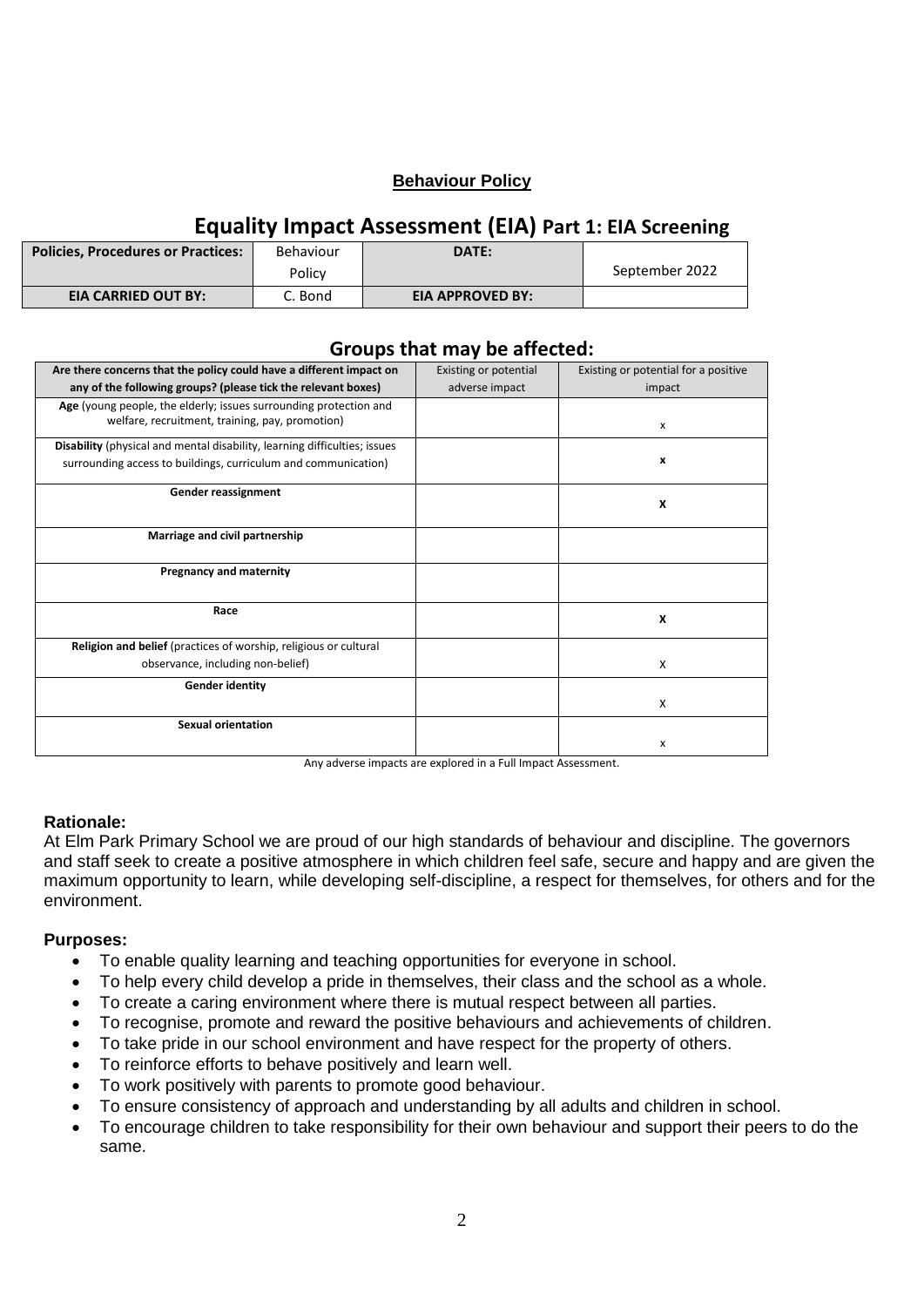#### **Vision and Values**

Our vision 'Inspiring Learners, Enriching Lives, Achieving Together' is at the heart of our school and children are provided with exciting learning opportunities that maximise pupil participation and minimise low level disruptive behaviours.

Our shared values support positive behaviours, self-discipline and respect. Our whole school values are shared during assemblies and are displayed around the school. All adults endeavour to reinforce the school values throughout the school day. The values are:

#### At Elm Park, we (are):

Enjoy being enthusiastic, confident learners.

Love learning with and from each other: learning together is fun!

Motivate ourselves, persevere and embrace new challenges.

Proud to be part of our Elm Park family.

Aim high: aspiring to be the best we can be every day.

Respect each other, our school, our community and our world.

Know how to be safe and healthy and make sensible choices.

#### **Parental responsibilities**

Our Home –School Agreement outlines the responsibilities of the child parents/carers and school, including those around behaviour and attendance. Parents have a clear role in making sure their child is well behaved in school and the partnerships between home and school are promoted by staff. We expect that parents:

- play an active and supportive role in their child's education and develop positive relationships with school staff.
- are aware of the school rules and expectations and support the school in the implementation of this policy.
- encourage in their child an awareness of appropriate behaviour, self-discipline, independence and responsibility to others.
- inform the school in confidence of any situation in the home that may have an effect on the social and emotional well-being of the child whilst at school.

#### **Pupil Responsibilities**

To promote positive behaviour, we have a set of Golden Rules . These are displayed in every classroom and around the school:

- Be kind and helpful.
- Be respectful.
- Be honest.
- Be responsible.
- Be the best you can.

#### **Staff responsibilities**

- To respect and value all children and treat them fairly, bearing in mind their particular needs and listening to their views and opinions.
- To raise children's self-esteem and develop their full potential, encouraging self-discipline and a sense of responsibility to the whole community.
- To help create a friendly, welcoming and safe environment within the school.
- To be a good role model in order to help children understand what is considered appropriate behaviour.
- To use rules, rewards and sanctions clearly and consistently, identifying the nature of the behaviour with an appropriate reward/sanction.
- To ensure that children understand that all adults within school, Teachers, Teaching Assistants and Lunch break Supervisors have equal status and apply rewards and sanctions.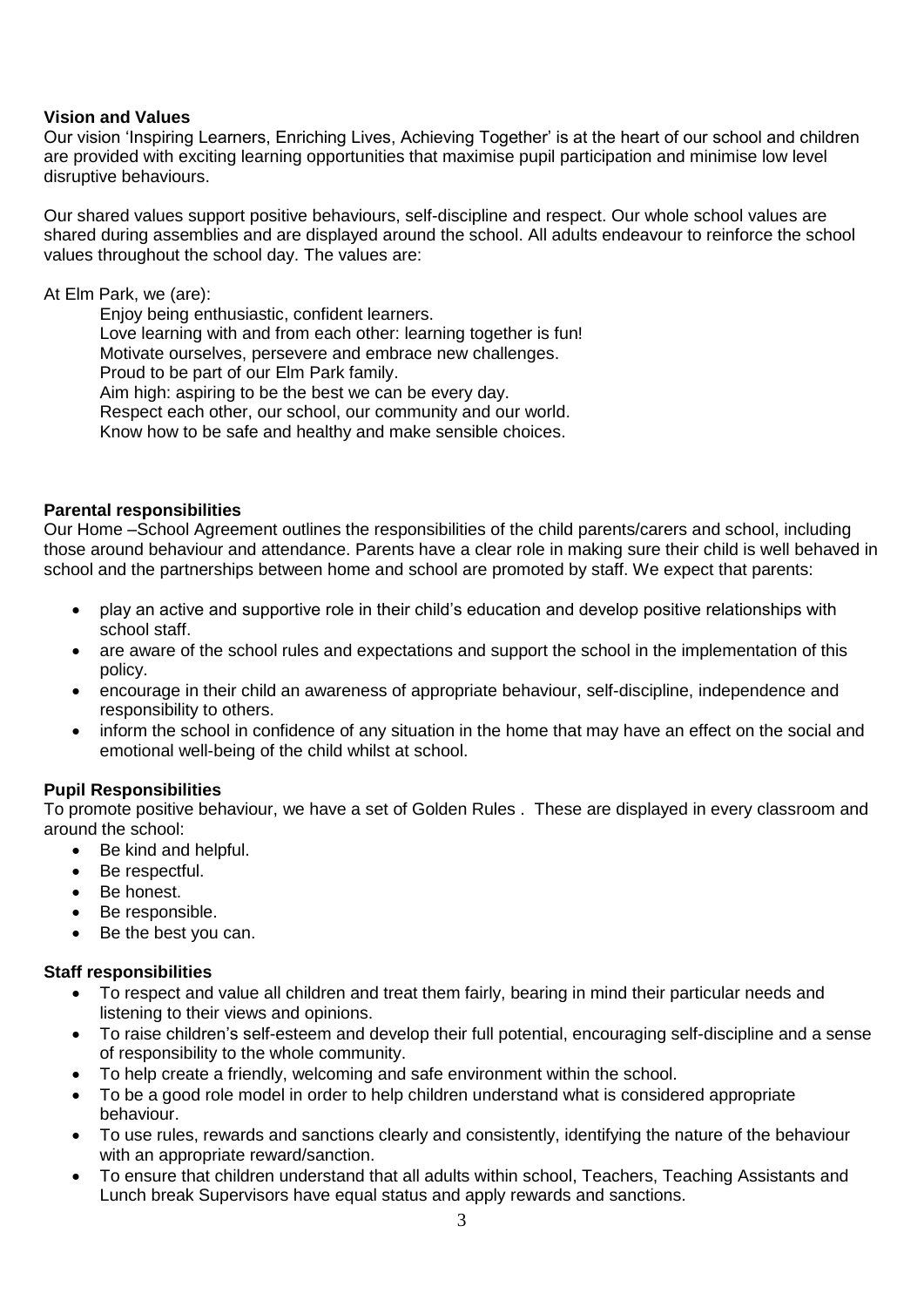To work in partnership with parents so that all children can see that key adults in their lives share a common aim.

At all times the class teacher has responsibility for ensuring a positive learning environment and model positive behaviours for children to emulate. Relationships between staff are secure and positive; all adults are committed to sharing responsibility for encouraging positive behaviour and intervene quickly to help children to improve their behaviour where needed. The policy is reviewed annually to re-engage the school community with principles and procedures and to ensure that it is applied rigorously and consistently by all staff. This policy is shared with new staff as part of the induction process.

#### **Behaviour for Learning**

By positively reinforcing good behaviour, expectations are modelled across the school day. Staff share high expectations for behaviour both in class and around the school. The good behaviour of children is recognised by staff through praise and rewards.

#### **Rewards**

Positive reinforcement is used by all staff to encourage children to demonstrate desired behaviours. Praise is specific and meaningful. Various strategies are used to reward positive behaviour, such as:

- Verbal praise.
- Stickers and house points.
- Certificates (a) Stars of the week linked to **Inspiring, Enriching, Achieving** (b) lunchtime awards both awarded publically in Friday Celebration Assemblies, which parents/carers are invited to attend.
- Infant and Junior Cups awarded termly for exemplary behaviour.
- Golden coins displayed on a treasure chest in each class. Once 25 have been earned, the class gains a treat of 10 minutes extra play time.
- Headteacher/Deputy's Awards
- Notes home
- Hot Chocolate Friday's winner of the inspiring certificate going above and beyond.

#### **Peer-to-peer modelling of positive behaviour**

At Elm Park we are committed to providing opportunities for children to model positive behaviour to others, and to help each other to own their own behaviour. These may include:

- School Council.
- Peer mentoring.
- Cross key stage buddies.
- Providing varied opportunities for older children to take on responsibilities.
- House captains and vice captains.

#### **Sanctions**

We make every effort to ensure that sanctions are applied calmly, firmly and consistently. Quiet, private reprimands are often more effective than public ones, although we recognise the need to ensure that the child in question does not find the individual attention rewarding rather than punitive.

#### **The 5 stage process for sanctions is as follows:**

Each class teacher (KS1 & KS2) will use their discretion according to the individual situation. A simplified version is used in the Foundation Stage. Teachers may also skip steps for serious misdemeanours in consultation with a member of the Senior Leadership Team. Whole class sanctions are avoided.

In most circumstances the following tiers are followed to address undesirable behaviours.

- 1. Warning (children are reminded of the rule).
- 2. Lose 5 minutes break/lunchtime.
- 3. Time out in partner class for 5 minutes.
- 4. Send to phase leader.
- 5. Headteacher (parents will be informed and record on pupil record on CPOMs).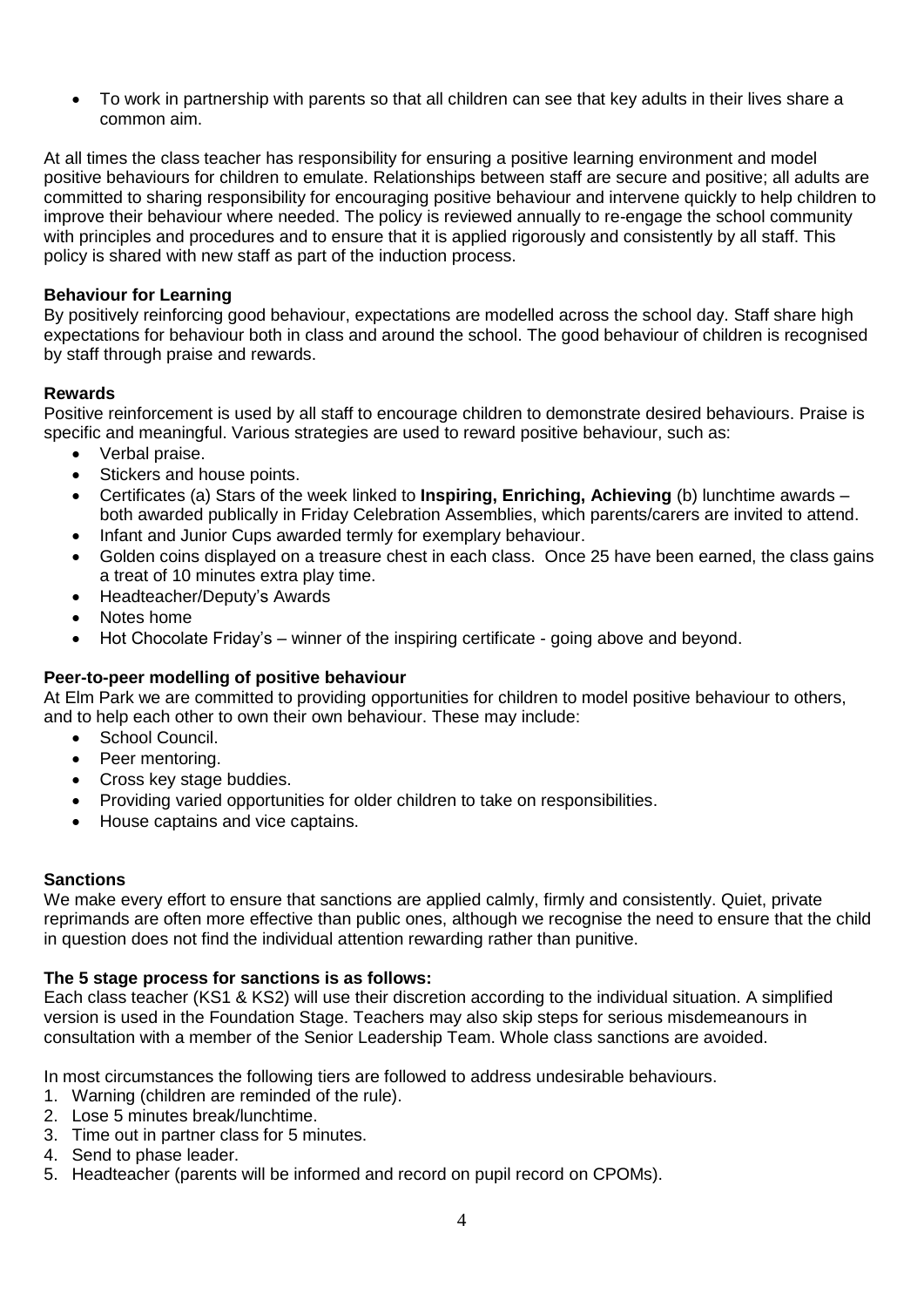NB Children with Special Educational Needs may need an alternative behaviour plan with smaller increments.

At lunchtimes steps 2 and 3 are replaced with

- 3. Child is given 5 minutes time-out away from the activity (standing by an adult).
- 4. Child is referred to the Deputy Headteacher/Headteacher and a Behaviour Report is completed on CPOMs.

Staff on duty at break or lunchtime report back to the class teacher about any sanctions required at stage 4 or beyond. Golden Rules at points near play spaces shared with the children.

Within the school day, loss of breaktime/lunchtime may be used to allow cooling down/reflection time or to provide an opportunity to catch up with learning missed as a result of the chosen behaviour. Reasonable time will be given for the child to eat, drink and use the toilet. Internal exclusions may also be applied to remove a child from the class setting for half a day, where it is felt the child's behaviour demands. The latter is used infrequently and may form part of an individual behaviour plan for specific children with behavioural difficulties.

School staff are legally allowed to confiscate, retain or dispose of a pupil's property if it is felt appropriate to do so. They also have the power to use reasonable force (e.g. passive physical contact like standing between pupils, or active physical contact such as leading a pupil by the arm away from a location) to prevent pupils from committing an offence, injuring themselves or others or damaging property. Teachers have a statutory duty to discipline pupils for misbehaving outside of the school premises in some circumstances.

Bullying of any kind is not tolerated in our school. Clear procedures are set out in the Anti-Bullying, eSafety, Acceptable Use and Single Equalities Policies.

#### **Serious Incidents**

At times there will be a serious incident which allows all the previous steps to be by-passed. The Head Teacher will determine the appropriate sanction depending on the incident.

For serious incidents, temporary or permanent exclusions become a possibility (see Exclusions Policy). Wherever possible the school seeks to avoid the necessity of these exclusions, by seeking alternative approaches to tackle the poor behaviour.

#### **Sanctions for serious incidents**

Sanctions for serious incidents will depend on the nature of the infringement but could include:

- Working with the Head Teacher
- Internal seclusion
- Calling in additional services to assist in modifying behaviour
- Fixed term exclusion
- Permanent exclusion

Please see Appendix 1 for national standard list of serious behaviours that could lead to such sanctions.

#### **Behaviour outside school**

Bad behaviour outside school will be disciplined if:

- -taking part in any school organised or school related activity
- -travelling to or from school
- -wearing school uniform
- -in some other way identifiable as a pupil at the school
- -it has repercussions for the running of the school
- -it poses a threat to another pupil or member of the public
- -it affects the reputation of the school
	- (DFE February 2014 behaviour & discipline in schools).

Parents will be informed if poor behaviour occurs outside school and will be notified of any sanctions the school may take. The sanctions will be determined by the Head Teacher and dependent on the incident**.**

#### **Malicious accusations**

Children making malicious false accusations against school staff will be viewed as a serious breach of discipline and therefore the Head Teacher's sanctions used will depend on the nature of the accusations.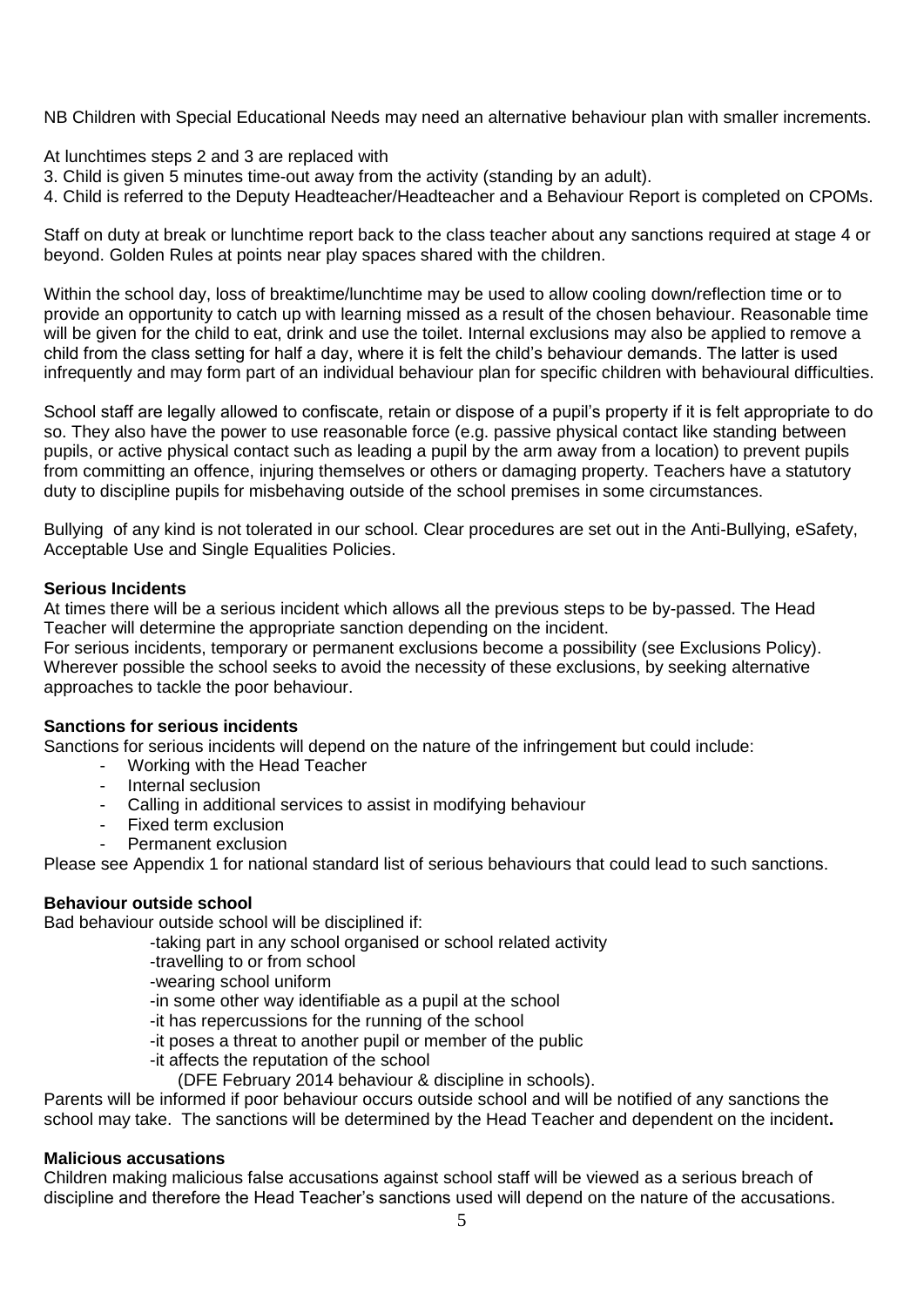#### **Online Behaviours**

Incidences of unacceptable online behaviours, including but not limited to e-bullying, threatening or abusive behaviour will be dealt with under the school's behaviour policy. When dealing with online issues, electronic devices will only be searched and data deleted with parents. If parents are unavailable the device will be kept securely until a parent can meet to conduct such a search with a senior leader. (see Online Safety Policy)

#### **Managing Impacts on Other Children**

In exceptional situations, where a serious misdemeanour has the potential to impact significantly on the emotional well-being of other children, the school's teaching staff, in consultation with the Head Teacher, may alert the parents of any affected child to the general nature of the incident and the actions taken by the school to address it. This will be done at the discretion of the teaching staff, and only where there is judged to be a benefit in terms of safeguarding children i.e. to allow parents to understand the issue and provide reassurance to their children. The school and its staff are not permitted to discuss the specific details of the incident, nor name the child responsible for the misdemeanour.

Every effort will be made by all members of staff to adopt a positive approach to the question of behaviour in the school. The school places greater emphasis on rewards than on sanctions, in the belief that this will, in the long run, give the best results.

The school recognises the variety of differences that exist between children and the need to accommodate these differences. It is agreed that a high standard of behaviour requires a strong sense of community within the school and a high level of cooperation among staff and between staff, pupils and parents.

#### **Children with behavioural/special needs:**

We strive to ensure that all children are safe, supported and nurtured in school. Whatever a child's behaviour, the whole school constantly strives to support them to improve it. With children who have special needs this will often be achieved through small steps. Some children with Special Needs will require an Individual Behaviour Plan which will have different targets, rewards and sanctions. This has to be flexible and therefore may differ from the Behaviour policy.

The school works closely with parents/carers and other agencies to support pupils to sustain or improve good quality behaviour. Personalised arrangements are made to support the transition of children with behavioural needs/ SEN alongside the general procedures for all children.

The school may follow further procedures for serious behaviour in rare occasions where the needs of the child are significantly great.

#### **Appendix 1**

# **National standard list of reasons for exclusions**

This list provides descriptors of reasons for exclusions and the main reason for exclusion should be used on the electronic reporting form. The further detail suggesting what the descriptors cover should be used as a guide and this list is not intended to be used as a tick-list for exclusions. In reaching a decision on whether to exclude, Head Teachers need to refer to the Department's guidance published in January 2003, entitled *Improving Behaviour and Attendance: Guidance on Exclusion from School and Pupil Referral Units*.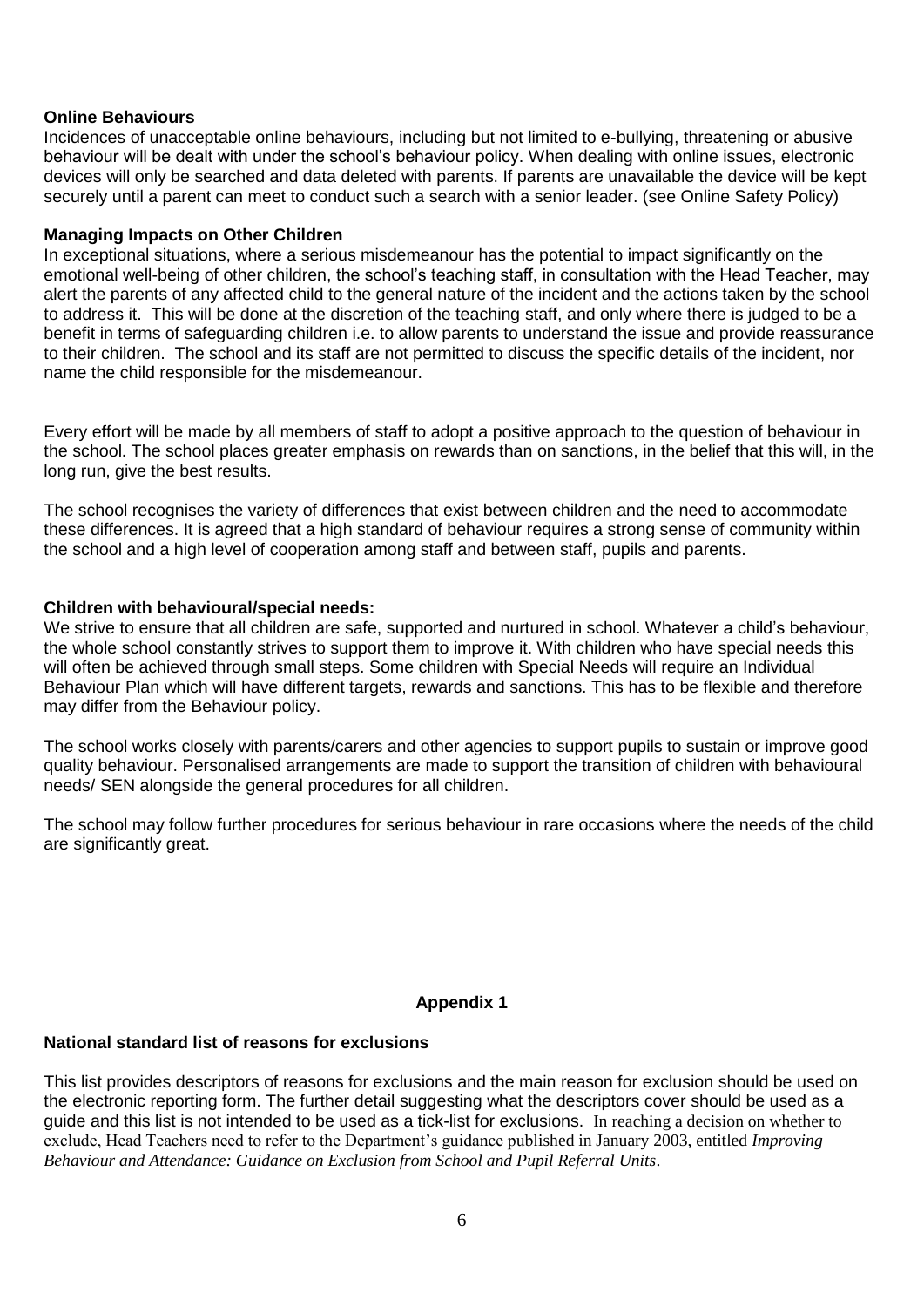#### **Physical assault against pupil**

Includes:

- Fighting
- Violent behaviour
- Wounding
- Obstruction and jostling

#### **Physical assault against adult**

Includes:

- Violent behaviour
- Wounding
- Obstruction and jostling

#### **Verbal abuse / threatening behaviour against pupil** Includes:

- Threatened violence
- Aggressive behaviour
- Swearing
- Homophobic abuse and harassment
- Verbal intimidation
- Carrying an offensive weapon

#### **Verbal abuse / threatening behaviour against adult** Includes:

- Threatened violence
- Aggressive behaviour
- Swearing
- Homophobic abuse and harassment
- Verbal intimidation
- Carrying an offensive weapon

#### **Bullying**

Includes:

- Verbal bullying
- Physical bullying
- Homophobic bullying
- Racist bullying

#### **Racist abuse**

Includes:

- Racist taunting and harassment
- Derogatory racist statements
- Swearing that can be attributed to racist characteristics
- Racist bullying
- Racist graffiti

#### **Sexual misconduct**

Includes:

- Sexual abuse
- Sexual assault
- Sexual harassment
- Lewd behaviour
- Sexual bullying • Sexual graffiti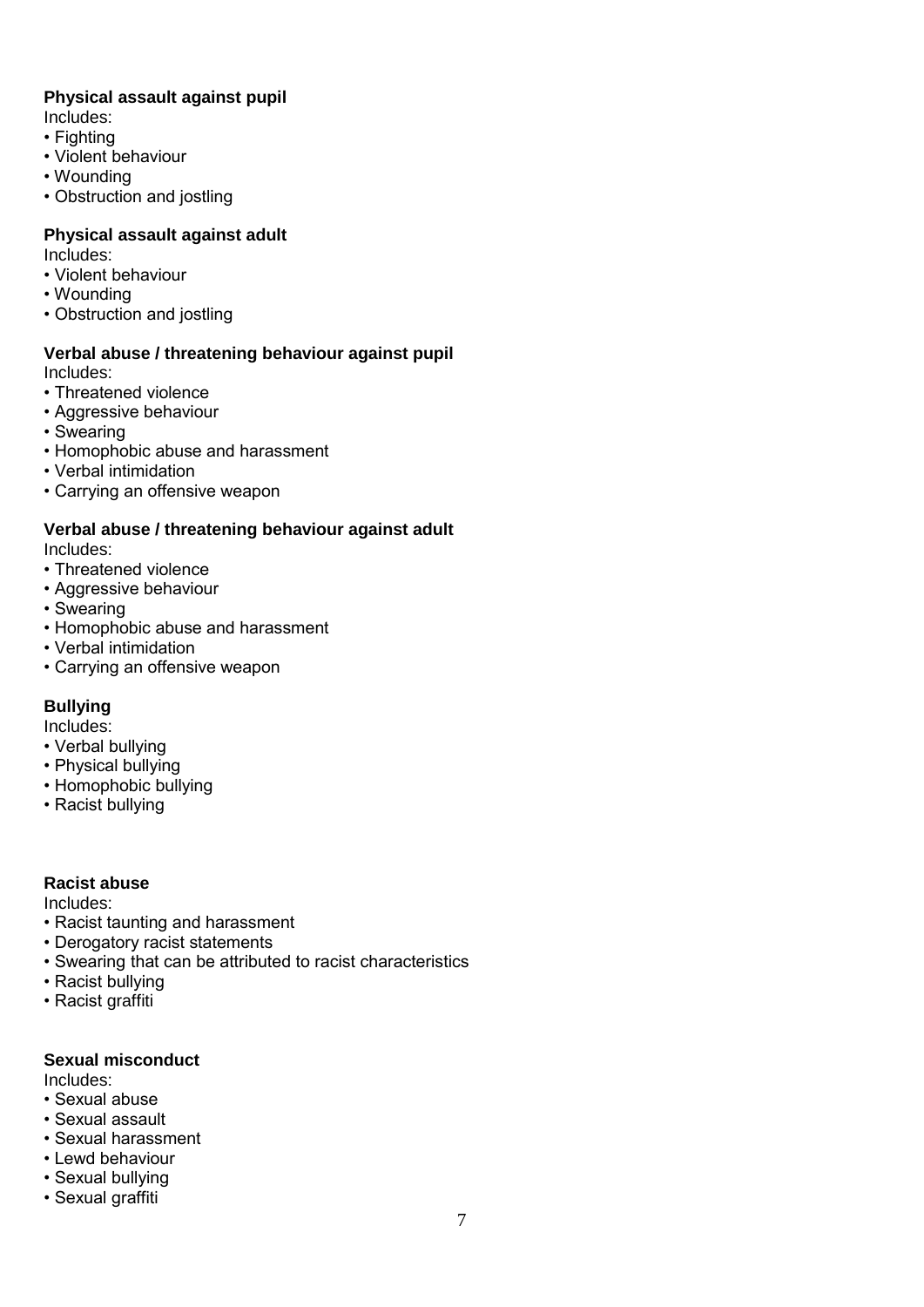#### **Drug and alcohol related**

Includes:

- Possession of illegal drugs
- Inappropriate use of prescribed drugs
- Drug dealing
- Smoking
- Alcohol abuse
- Substance abuse

#### **Damage**

Includes damage to school or personal property belonging to any member of the school community:

- Vandalism
- Arson
- Graffiti

#### **Theft**

Includes:

- Stealing school property
- Stealing personal property (pupil or adult)
- Stealing from local shops on a school outing
- •Selling and dealing in stolen property

#### **Persistent disruptive behaviour**

Includes:

- Challenging behaviour
- Disobedience
- Persistent violation of school rules

Please note that many of the above unacceptable and serious behaviours now occur via online platforms and that the school regards unacceptable behaviours that occur within the area of e-safety as seriously as those behaviours carried out directly in person.

# **Appendix 2**

# **PROCEDURE FOR EXCLUSION OF PUPILS**

#### *We have adopted the South Gloucestershire standard procedure and policy for exclusion of pupils.*

The following staged approach to discipline will be used where there is a build-up of unacceptable behaviour over a period of time, although there should be no assumption that a pupil will automatically move from stage to stage. If behaviour does not improve with the support outlined in this document, a child will move to a higher stage of the procedures. It is important in implementing this approach that careful consideration is given at each stage to the action to be taken, not only the sanctions which are necessary to modify pupil behaviour, but also the support a pupil requires to meet their educational needs.

Particular consideration should be given where special educational needs are identified: the procedure includes consideration of the link with the various stages of the Code of Practice and its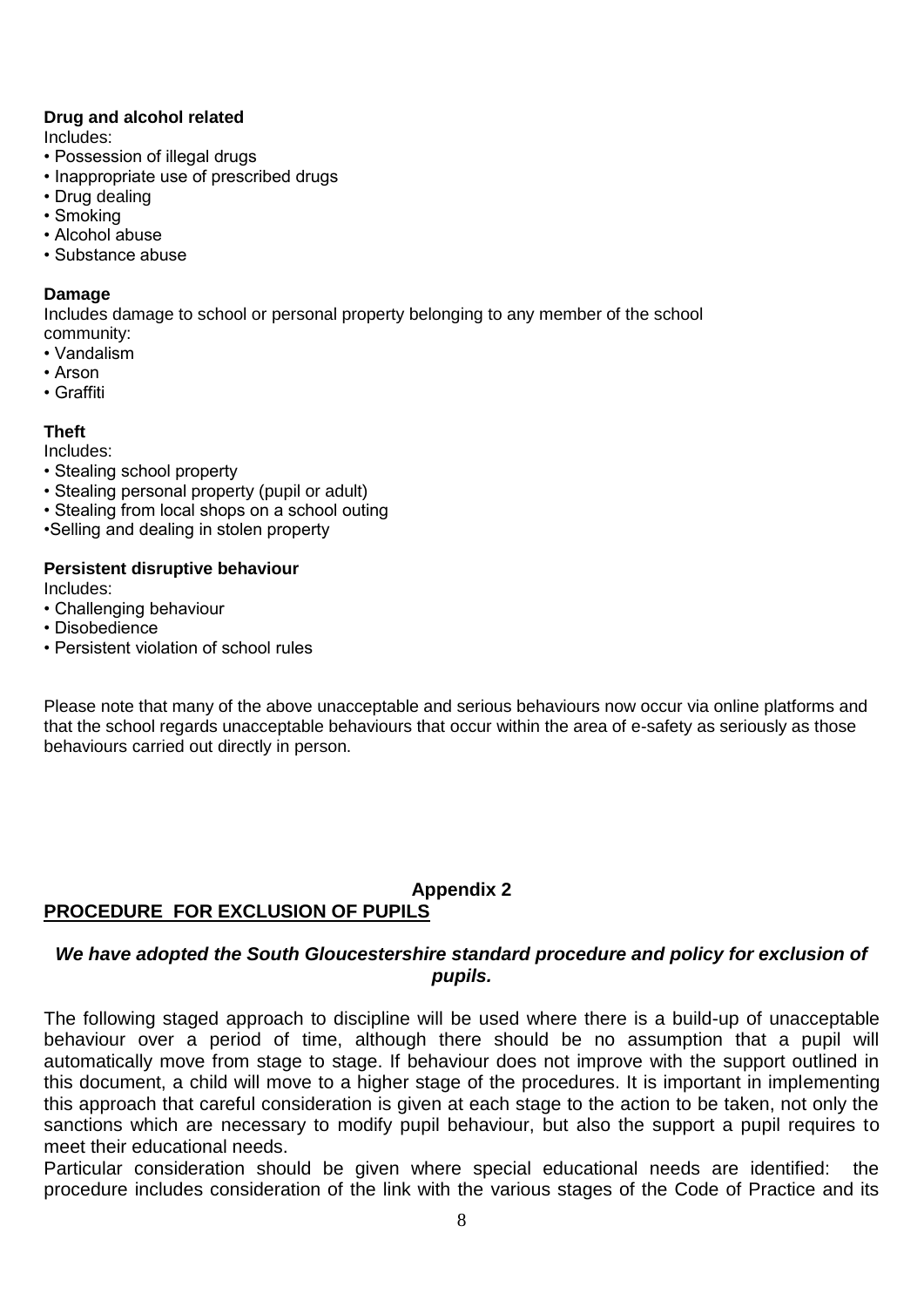programme of Individual Education Plans with targets and appropriate action. If fixed term or permanent exclusion is contemplated for a pupil with special needs, and for whom the advice of an external agency has already been sought, contact should be made with the school's Educational Psychologist to consider whether a statutory assessment should be undertaken with the view to a child being made the subject of a statement.

This policy should be read in conjunction with the SEND Policy.

# **STAGE A**

- Head discusses pupil with staff concerned
- Head considers pupil's individual circumstances and needs. This might include discussion with SENCO and consideration of whether one of the stages of the Code of Practice is appropriate, possibly as an alternative to Staged Discipline Procedure, and/or whether outside agencies might be involved
- If Staged Discipline Procedure is appropriate, Head sees pupil; advises him/her formally that he/she is at risk of exclusion from school
- Head writes home, advising parents/carers that he/she is informing Chair of Governors that child is at risk of exclusion from school. Copies of letters to Chair of Governors or nominated Governor and Principal Educational Welfare Officer (EWO)
- A Pastoral Support Plan is considered and written if this is felt necessary to aid the behaviour of the child.
- Head sees parents/carers.

# **STAGE B**

- Head discusses pupil with staff concerned
- Head sees pupil; advises him/her formally that he/she is at risk of exclusion from school
- Head writes home, advising parents/carers that he/she is informing Chair of Governors that child is at risk of exclusion from school. Copies of letters to Chair of Governors or nominated Governor and Principal EWO
- The Pastoral Support Plan is reviewed and updated adding new or changed targets and strategies, this may be on the advice of the SENCO or outside agencies involved.
- Head sees parents/carers.

# **STAGE C**

- Discussions in school about pupil
- Head considers pupil's individual circumstances and needs. This might include discussion with SENCO and consideration of whether one of the stages of the Code of Practice is appropriate, possibly as an alternative to Staged Discipline Procedure, and/or whether outside agencies may be involved
- If Staged Discipline Procedure is appropriate, Short Fixed Term Exclusion (up to 5 days) implemented; Head sees pupil; explains reason for exclusion
- If possible, Head contacts parents/carers by telephone; invites them in to school to explain reasons for exclusion; parents/carers take pupil home
- Head writes home to parents/carers. Copies; Principal EWO, Chair of Governors
- Home visit by EWO (in cases where requested by parents/carers or pupil is on officer's current caseload, or where parents/carers are making representation to the LA)
- Head considers appropriate action on a pupil's return to school, including any clarification of expected behaviour and consideration of provision to meet pupil's needs

# **STAGE D**

- Discussions in school re continuing misbehaviour
- Reference will be made to the Pastoral Support Plan and targets reviewed against the behaviour.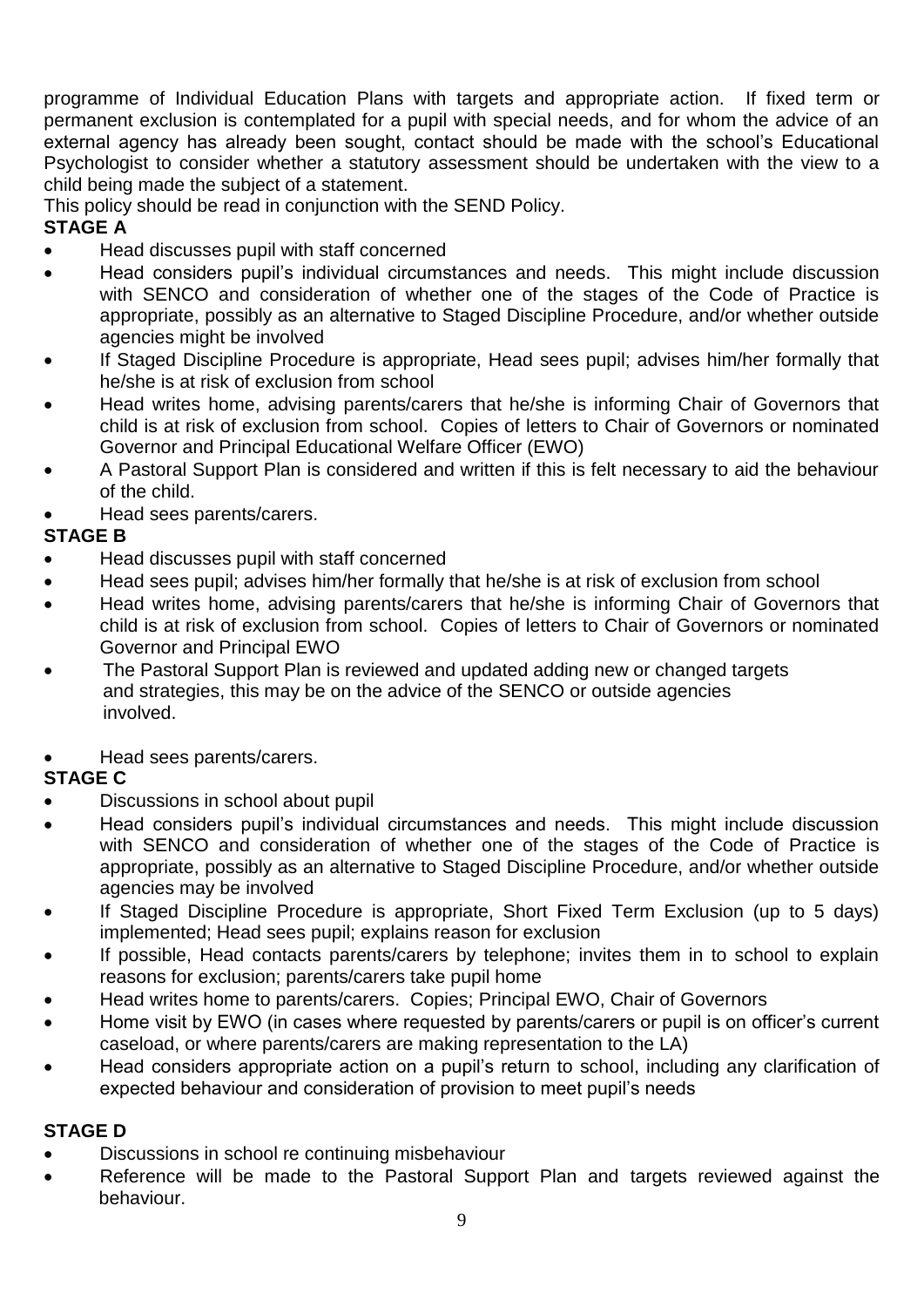- Head considers pupil's individual circumstances and needs. This might include discussion with SENCO and consideration of whether one of the Stages of the Code of Practice leading to referral to, for example, the Educational Psychology Service and the Pupil Referral Service is appropriate
- If Staged Discipline Procedure is appropriate, Longer Fixed Term Exclusion (up to 10 days) or where the cumulative total of exclusions is 10 days or more in any one term. Head explains position to pupil
- Parents/carers invited to school to discuss reasons for exclusion; take pupil home. Parents advised that a Governors disciplinary panel will be convened
- Head writes to parents/carers, setting out reasons for exclusion. Copies to Principal EWO, Chair of Governors, members of Governors sub-committee
- Governors sub-committee meets with parents/carers, pupil, school staff, EWO, to discuss child's future. Assurances as to future behaviour sought
- Head considers appropriate action on a pupil's return to school, including any clarification of expected behaviour and consideration of provision to meet pupil's needs

#### **STAGE E**

- Permanent exclusion. Education Service Procedures apply
- In normal circumstances, the pupil will be present throughout, unless the parents wish otherwise
- The Headteacher will be invited to explain the reasons for the decision and to give details of the action taken by the school to investigate the alleged incident
- If appropriate, details will also be provided of what steps the school has taken to deal previously with a pupil's behaviour and if any other agencies have been involved (i.e. permanent exclusion is the last resort)
- An opportunity will then be provided for all present to ask clarifying questions (i.e. to ensure that the details are clear but not to enter into debate as to whether the school acted appropriately)
- The parents/carers will then be invited to put to the Governors and the LA anything they wish to be taken into account, including whether or not they feel that matters have not been dealt with fairly or any other circumstances
- An opportunity will be given for all to ask any questions of the parents/carers or pupil which are relevant or appropriate to the alleged incident or incidents.
- The Governors will then reach their decision independently (i.e. all others should withdraw, including the LA representative)

# **FOR PUPILS WITH STATEMENT OF SPECIAL EDUCATIONAL NEEDS**

Where a pupil with a Statement of special need receives a fixed term exclusion, the relevant Case Officer in the Special Education Section will be sent copies of all relevant documentation.

Where a permanent exclusion is being contemplated for a pupil with special educational needs, consideration will be given to whether it would be appropriate to forward an Annual Review prior to any decision on exclusion. (This would clearly not apply in an emergency situation.)

#### **Glossary of Terms**

**FIXED TERM EXCLUSION:** A fixed period exclusion means that the pupil has been excluded for a predetermined number of school days. The Education Act 1997 sets a limit for fixed period exclusions of up to 45 school days in a school year.

**PERMANENT EXCLUSION**: Permanent exclusion means that the Headteacher has decided a pupil should not return to the school. The decision is made by the Headteacher but is subject to